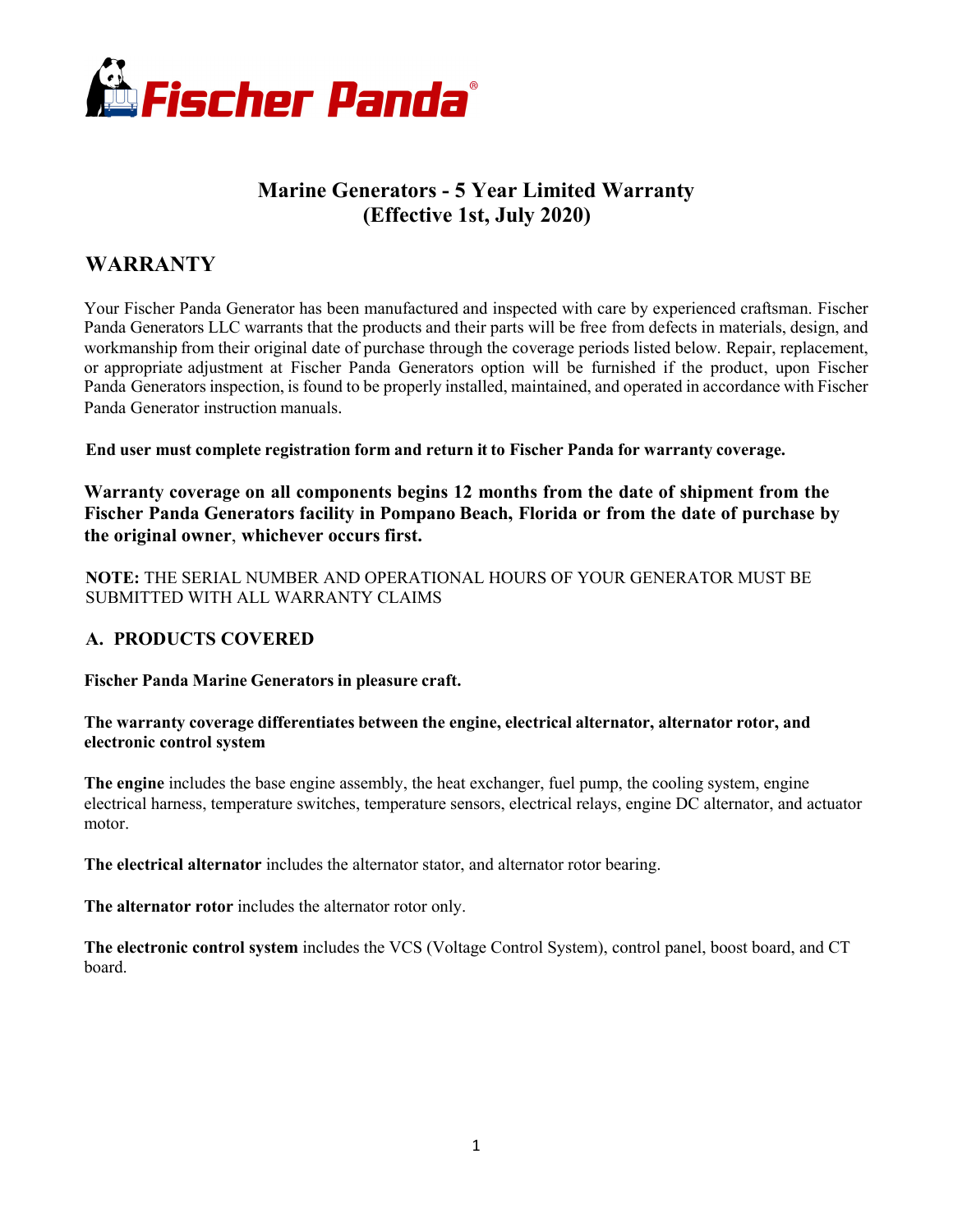

# **B. THE PERIOD AND EXTENT OF COVERAGE**

## **Engine Warranty – Single Cylinder Generators.**

3 years or 1500 hours (whichever occurs first) beginning 12 months from the date of shipment from the Fischer Panda Generators facility in Pompano Beach, Florida or the date of purchase by the original owner, whichever occurs first. The warranty is transferable to subsequent buyers of the original vessel in which it was installed**.**

| Year 1 | Parts, Labor, and Mileage                              |
|--------|--------------------------------------------------------|
| Year 2 | Parts only (shipping within US and Canada only)        |
| Year 3 | 50% of Parts only (shipping within US and Canada only) |

## **Engine Warranty - All other Fischer Panda Marine Generators.**

5 years or 1800 hours (whichever occurs first) beginning 12 months from the date of shipment from the Fischer Panda Generators facility in Pompano Beach, Florida or the date of purchase by the original owner, whichever occurs first. The warranty is transferable to subsequent buyers of the original vessel in which it was installed**.**

| Year $1 \& 2$ | Parts, Labor, and Mileage                       |
|---------------|-------------------------------------------------|
| Year 3        | Parts only (shipping within US and Canada only) |

Year  $4 \& 5$  50% of Parts only (shipping within US and Canada only)

#### **Electrical Alternator Warranty for all Marine Generators**

5 years or 1800 hours (whichever occurs first) beginning 12 months from the date of shipment from the Fischer Panda Generators facility in Pompano Beach, Florida or the date the date of purchase by the original owner, whichever occurs first. The warranty is transferable to subsequent buyers of the original vessel in which it was installed.

| Year 1 & 2 | Parts, Labor, and Mileage                              |
|------------|--------------------------------------------------------|
| Year 3     | Parts only (shipping within US and Canada only)        |
| Year 4 & 5 | 50% of Parts only (shipping within US and Canada only) |

#### **Alternator Rotor Warranty for all Marine Generators**

Lifetime Parts and Labor

## **Electronic Control System Warranty for all Marine Generators**

- Year 1 & 2 Parts, Labor, and Mileage
- Year 3 5 Parts only (shipping within US and Canada only)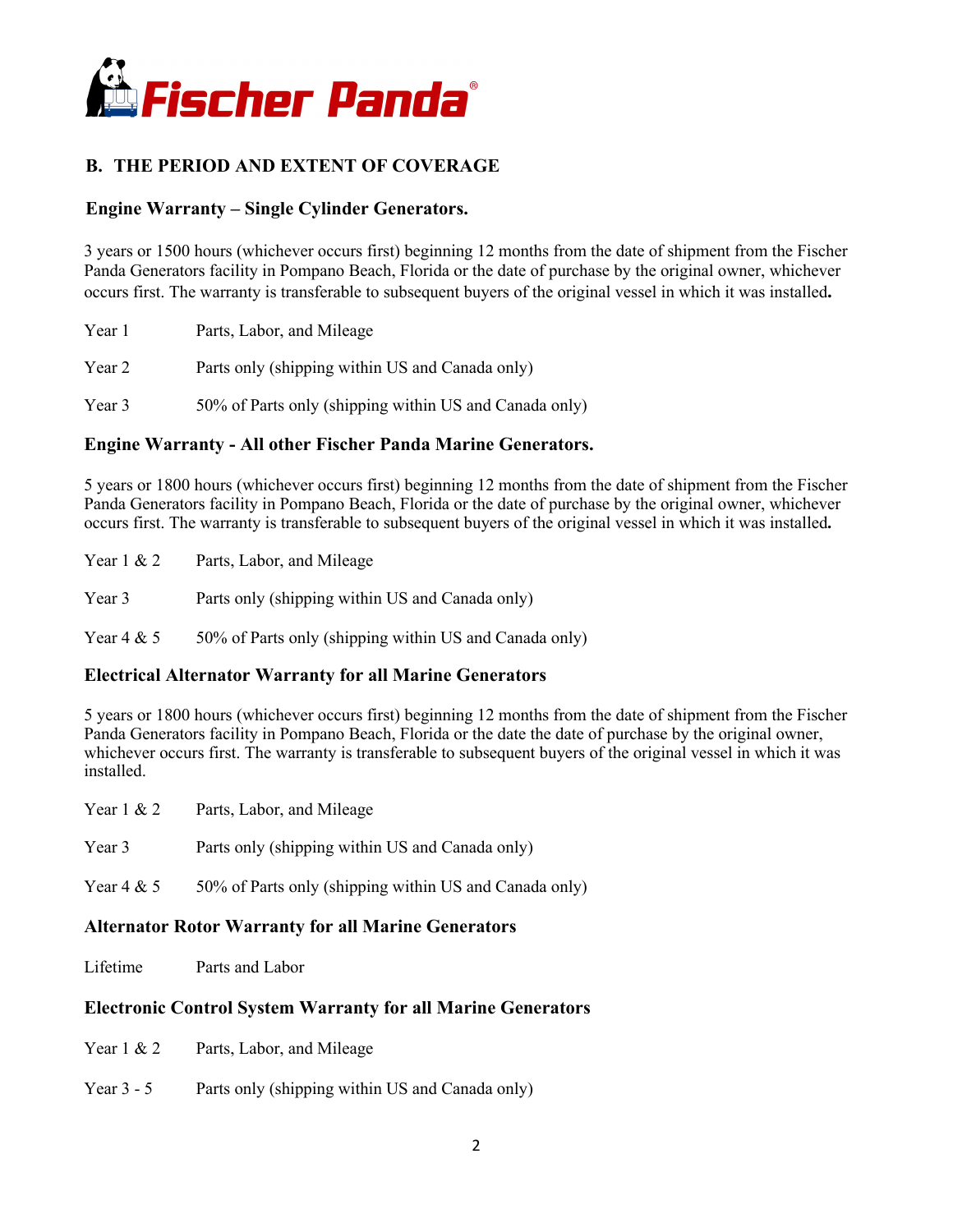

#### **NOTE: GENERATORS ON PLEASURE CRAFT THAT ARE ENGAGED IN COMMERCIAL, RENTAL, OR LEASED ACTIVITIES ARE SUBJECT TO THE FOLLOWING COMMERCIAL WARRANTY:**

The commercial warranty is one year or 1800 hours (whichever occurs first) beginning 12 months from the date of shipment from the Fischer Panda Generators facility in Pompano Beach, Florida or the date of purchase by the original owner, whichever occurs first. The warranty covers the generator including the engine, electrical alternator, alternator rotor, and electronic control system.

Note: Commercial warranty applies to generators used in any vessel that provides direct income to the vessel's owner.

## **C. GENERAL LIMITATIONS AND EXCLUSIONS**

The following **will not** be covered by warranty:

- 1. Failure resulting from incorrect installation.
- 2. Damage caused by water ingestion. A generator is considered to have ingested water when water backs up from the exhaust outlet into the engine cylinder head. This generally occurs when incorrect operating start procedures are implemented (engine is repeatedly cranked, but fails to start), or if the generator is not installed according to the requirements outlined in the installation manual.
- 3. Normal engine/generator wear.
- 4. Routine maintenance, tune-ups, belts, hoses, clamps, water pump, filters, exhaust system components, gaskets, seals, anodes, and impellers.
- 5. Damage caused by accidents, damage in transit, improper installation, handling, or storage.
- 6. Damage caused by faulty repairs.
- 7. Damage caused by operating with improper fuel or at speeds, loads, conditions, modifications, or installation contrary to published specifications and recommendations.
- 8. Starting batteries and the following related expenses:
	- a. Labor charges related to battery service.
	- b. Travel expense related to battery service.
- 9. Incidental expenses such as cost of communications, living and travel expenses, equipment rental, towing charges, dockage, crane fees, crew fees, and other similar services.
- 10. Generator repairs undertaken by an unauthorized Fischer Panda Dealer and/or without prior approval from Fischer Panda Generators.
- 11. Damage caused by negligent maintenance including but not restricted to:
	- a. Failure to provide the specified type and sufficient quantity of lubricating oil, cooling air, or coolant.
	- b. Failure to perform scheduled maintenance as prescribed in supplied manuals.
	- c. Failure to provide adequate air intake and/or maintenance of air intake systems.
- 12. Use of other than factory supplied or approved repair parts and/or procedures voids Fischer Panda warranty on this part and/or failures caused by this part.
- 13. Expenses incurred investigating performance complaints unless the problem is caused by defective Fischer Panda materials and/or workmanship.
- 14. Transportation costs to deliver the damaged generator to the nearest authorized Fischer Panda dealer